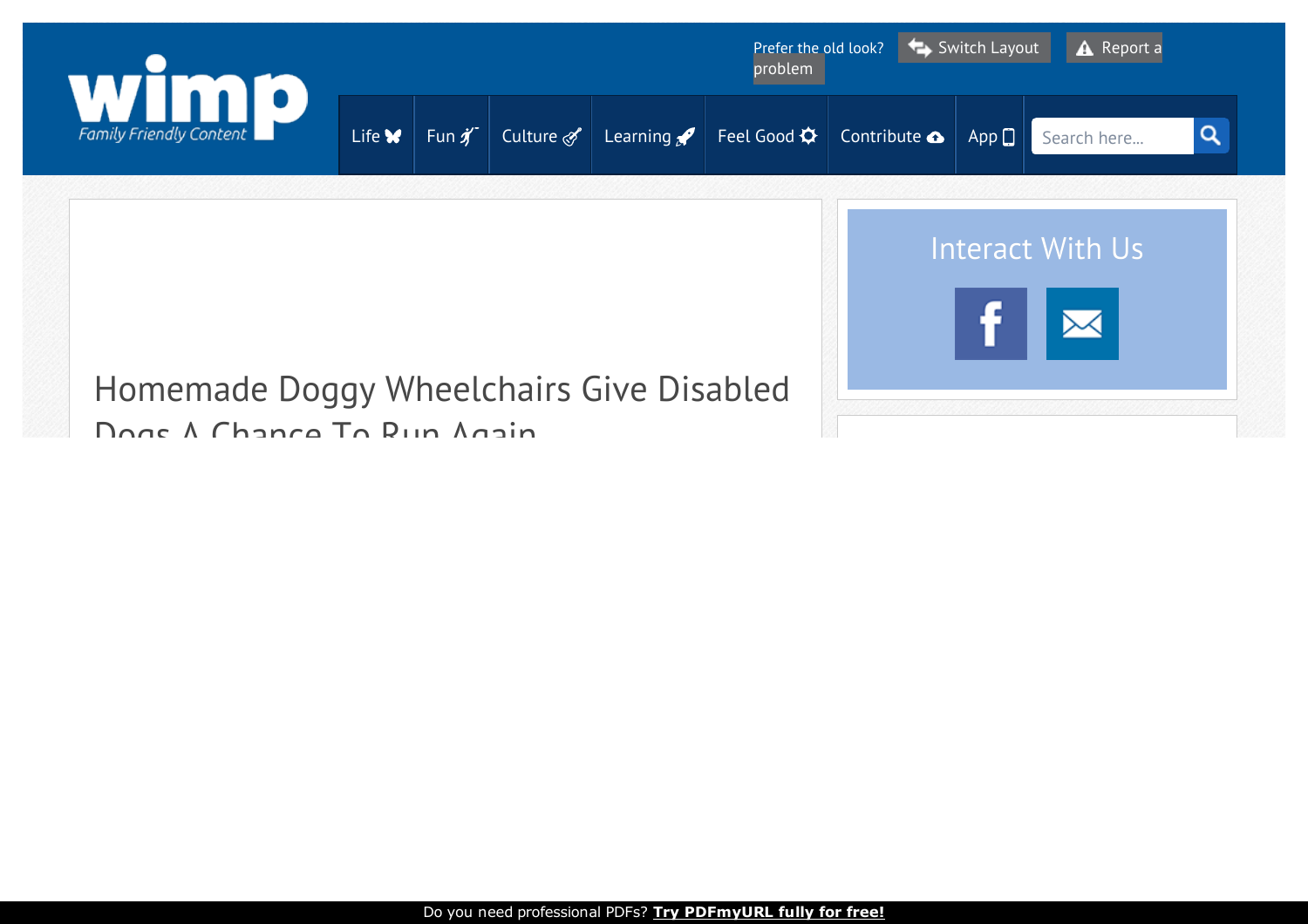

Dimitrijevic made her a wheelchair from spare parts. He used small wheels, plastic pipes and old belts to construct her wheelchair and Mica could not have been happier. Able to again play at the park with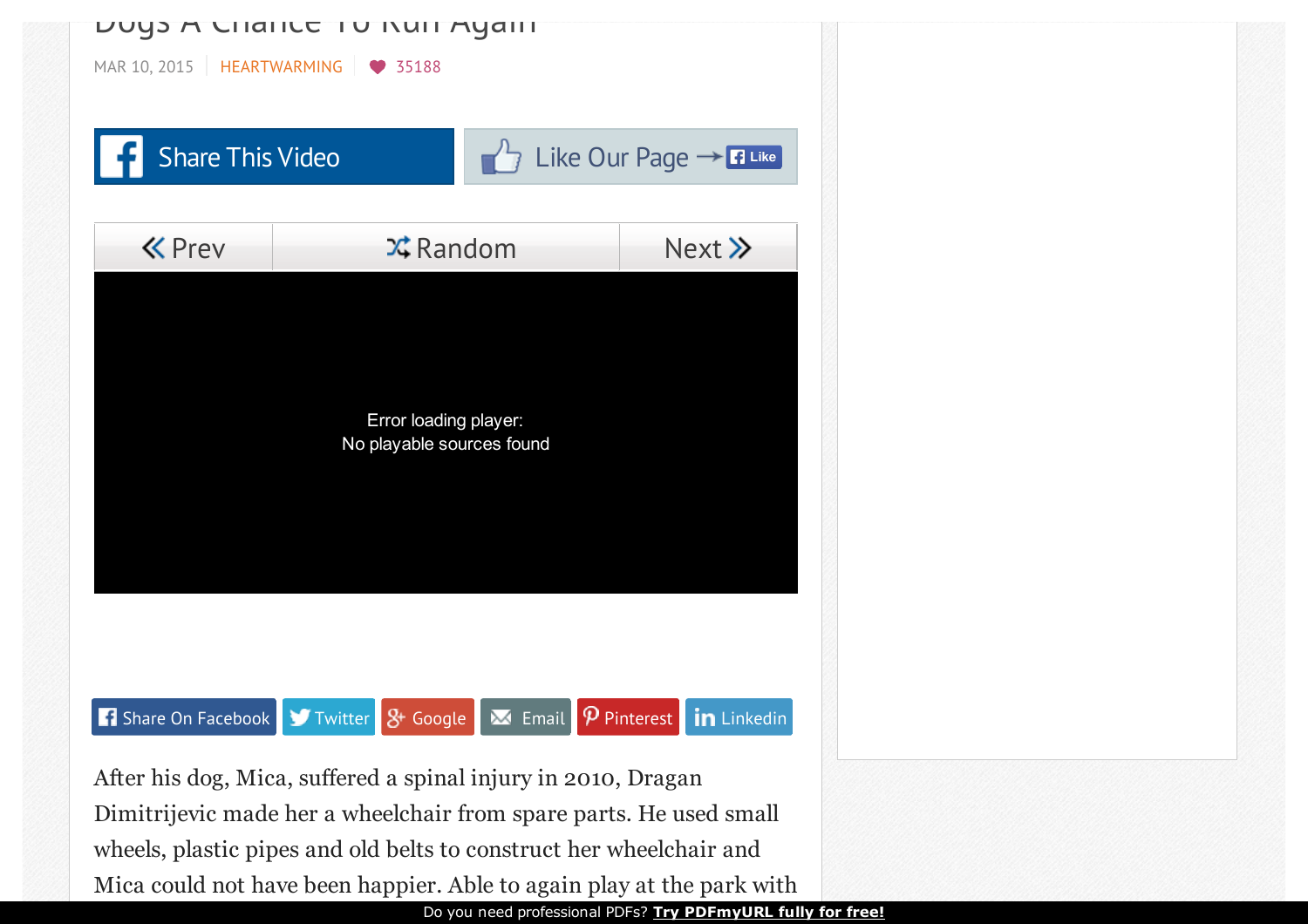her dog friends and take walks with Dimitrijevic, Mica was acting like her old self in no time.

Word of the wheelchair spread across the region and before long, Dimitrijevic was receiving orders from all over Serbia, as well as other Balkan countries. The computer programmer has since made 80 wheelchairs for pets in need and states that he has a "soft heart for dogs." It makes him happy to see the dogs able to do most of the things a normal dog can do. Dimitrijevic shares that each wheelchair is developed after consultation with the veterinarian and then completed to meet each animal's specific needs.

More Information: http://video.ap.org/Injured-Pups-Get-Leg-Up-With-[

## From Around the Web



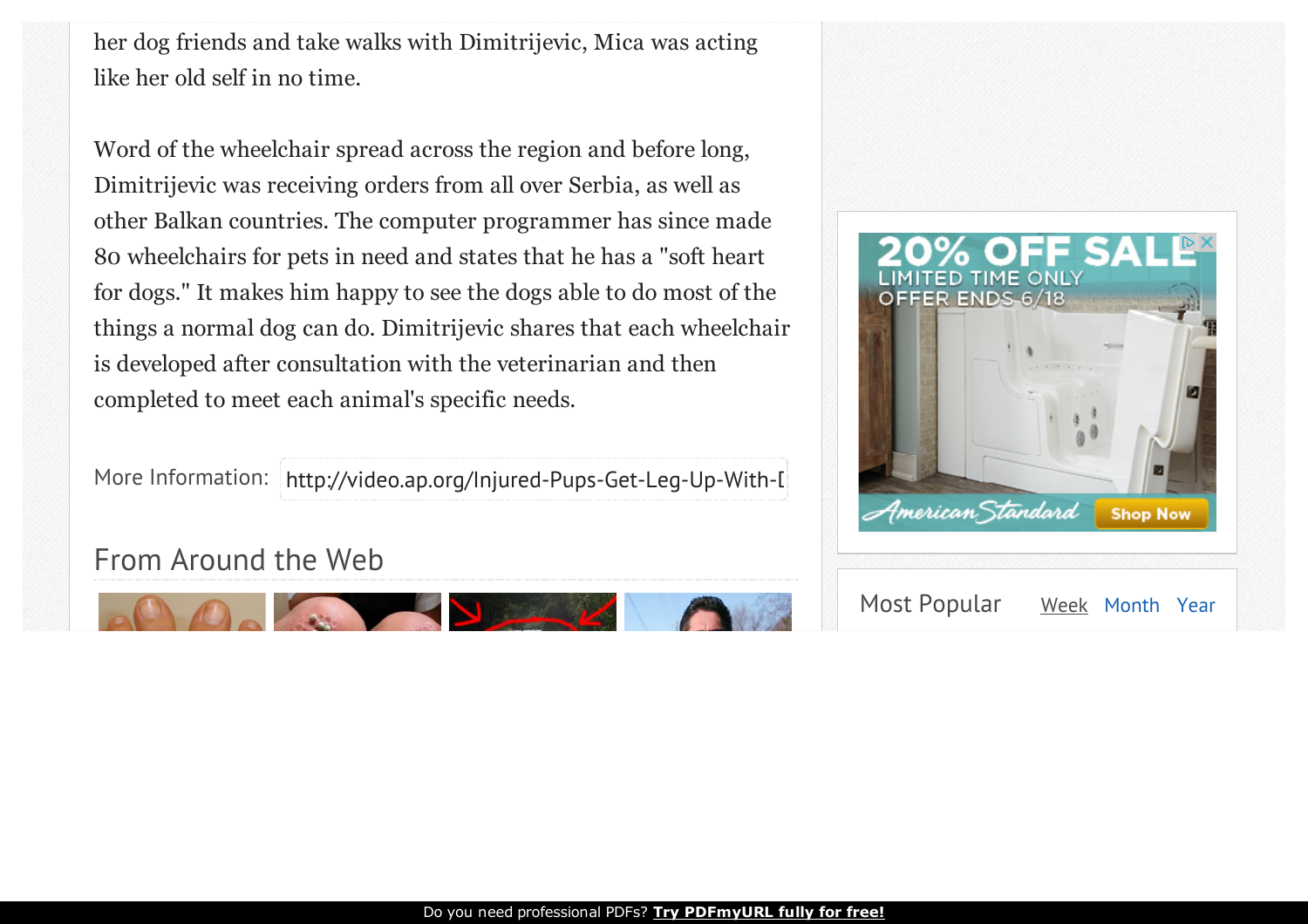

#1 Predictor Of

Diabetic

[Amputation](http://trends.revcontent.com/click.php?d=eJwdVIkNgzAMXMl%2F4nHib%2F8RaqqKghQS3wtBFxYcPYiN9EDP1ayjokiHH2Rj9jkmMM%2BJO%2B%2BFhAtelRb5LkO9KGdrT57zml6OOji8xyGkozA5%2B3ZyePERNFQbg%2BSnUvTmmSeKBpwwL20lOk3HbrHdbAkzQIoXdpXxpiNrHT%2B7QJpqHPQ67tNxFHy3DpHUrpbRO65yLvPdMXOQo6myAK4eOJnGwOfD%2FNj3Dz3NQ4Vu1cc8rgcMNSHbk0RzIka5cyRfTKTHyzvATriydK1Mia%2F2x6FN1BB9ucb7rCShd8eXdNQceFl8QRevaN0evF42Xicj9YH4fJhGaKVttJH4T2soCC5ctZd4JA3ZM6KUXBcv9BxP8K4L0pbqGvdEnLQWaBJxU%2B4xZKxwfDTyNwQXUK5dsrh7aRxNeu%2FShPp16TOxkiby7u9xSt84ML9VyeUkLPLoXHcuHLJzdrP3hikOSyihhCyLzQEy3aV1beIpc4wA8BMjt9BFFIGacUsXVsIxTe6mVbaeWVss4oC9yt%2BsX4MZi9NLsAEUSJ9CFI8y9T%2Bbx8E%2BO%2FYZWDZLLqBKF1Z%2Fv60DWQt4eR7zVUBLQWSTqigm5I%2FrLUXLWEMs1qg9aC%2FeKE1nKKJ399M%2BhG%2BgiDZDbxYPBwi6qteKueQq4GJO7oY9ZQW7e%2FoD%2FBIJ%2BdcvAz2CJE1vkh%2B90%2FL6yaB9qCdBi0UFTuved6yf84LXVZhAhESlQdhG9ba67i69rpnrCmpi91Gd2b7f1I2LbyVJm%2BVmyk4rqr47%2FsL2921NjnDHLAwPvL2b8tmj40XLNbcsfBkBU6p31H4ctsdLJy7HBnbbbEzwcWUwS%2B%2Bh%2FVB81bYfJKE%2FsQ%3D%3D)

1 Weird Tip To Kill Belly Fat In

A [Week!](http://trends.revcontent.com/click.php?d=eJwVVMkBxCAIbAnlknIQpP8SMnltNgfOyX5X3nOi%2B4hPy%2Bz3blFPXaVkeyacl5%2BFb3floBWHtXW5OxUdX%2B9JEpFcjJBxk86W8tPJ3aNnvxPLx%2FRkvnNDT%2Fu%2Bc5vVjuI%2Fxa7Ch7bL7JFNq5i%2BxTibjK6T2%2FAJgLhEO8VyDTvXAXLvNR0pw%2FrucxnlJYDKmNYbvHzE%2BapmtL4NJl0lSs5yo17Tksfsx0j22XvfQ2ds6NRNa5qr%2Fl6HyEomZqsIuwE23etGdNKq4g2tdis%2BYMmZTWtyjO86lKrPzlaCBgfH38NNdrJO5Doy0Rsc7MUdFi%2F2S5U5pB2197qWkBI0Xq1jghfzAf4SiWTdbMf2jQ0Qct3Utc1mTp%2BgPorLjGwWNhoQxR2LBYej52XxOIT0tXbfYlmUaecBO9hFh0sBd%2FB%2BUuWvbR8g1rgbz4hLC%2BLeKYiblZ7e0LbT%2FRmc5eJDo6mcxiRn1s79AtomInS8zIPBntse96lRpxQ5OJtrwmv3%2BBLMnofDJ0KTdERyD3M7v2OdRmuNIojljAlVZIubQQQpDuNgA%2BC7sxoRCuABnfMkju%2B3zDgD2YQCe7m9zirdb45Kqcepk5uU53HRNThXSQ%2BezXquDsNrH%2FvTj4NfL93IJNIO0qcYxZEKx6OBpXoCPkcN2ByimEdbrwe6ZKcR3RfAd3kjaLIg5er1nz4jSPyyXrXvq7qEoIVwFYYlZEawNgqgFU8Ms0Vh7xgIR5ycbSEHhU5xH516EGIOQXlb%2FnIQL1JzXpcvoelo7pGmPaMY5ijxRCIvobXE4YZCoJ2ziq%2FcI2chwt5lN5c%2Btllo70KxqsKIW57trfgZJCdB%2BgHO%2Buty22PDt13e195qu6ILr3URooEl0oaYkZIIR6LBDwvFARzJXLA4yWXnoscLuVVUHwVFC1BDyQ4sB4Ck8rhnXTQbPTZCPgTpJ9x8uxaatly6zy%2FlVePfuLcQRfQckFwF1ctbcJ4Gbv0rbyX2YP1HLNWF%2FeX5diAR6dgfMFd5%2FxV61%2B%2FS4dZBS4%2BuxQ9Mjs0OJBLjN2HpgoJAJJhyMqa490U%2FHPW%2BH%2F4ciSo%3D)



Heart [Attack.](http://trends.revcontent.com/click.php?d=eJwVk8cVwDAIQ1eiGAPj2Bj2HyHKIeWlAJI%2BahxEc%2Fg6rScS2XZx43Q5zPX46Opl8VgvPz0n3Otse4vP3lKH7L6Onc932BTpPJ9XtErUfN%2FFsXkmpWyfunLzxDmym2wo6bwunaqJ9k1SzTvzFq982dud4%2BzFHK%2BphPCbLmMXrVTvuFpRHhJN67xJPkPTe6nRDuF%2BZMyy%2FVx9kRPsdWNb%2BpTkWYMrzkdEx2XdrqBN3o6vy2Qi6RLddwdN16CfoJsPux%2BJdU56Xw3t8exi9p1WxdDElqVXJHfVbiM%2B13UfejvlJButuxfBkiyW96Zh0OrE01Kk8NQ2LRF0bNyEYDw1lGm9s%2Fe5DQeCsk4gh5mgxSp3zOfAtsrV2osUtrivVQpHdpwpnz2aCjHOtjE1Nb%2BqHivEXenoSavlWt90aCl7OTfvUzqLW%2BZ3zpLhVsCkxzVvmSFvoZQu6ouROx%2BtDRWPEoRM%2FE5Dfic7IUHChU8KjmDWfJcLD%2BjRvNSE59XrIICFyXa4DG9URTKBPvfYXx2DLkodHXFES4byyBu55UPRI0vvvbAjR5hiuNvB6qw%2FeCUgxiS23pPnrAwErNXwFf7yx7PtWorRxbsIAZkjWyF41FahJoSALOzBnH0FNBzLBK2pb2BLrsqwhnP%2FbJveSsBykVme7YxkRoDcrAaqb4AxD4XKKWCOptUtIWK69qp3GG4hrj%2B0yTFVgbzuHYkOAEBgLvxfbTEaWbX4hcWJOA%2Bbp4kafibhJkacirPK%2FiXEVp57AJWpO%2Fh7aXYzELhd3Rv4LwcdNKBZGUgaY5nBY8KKfwewv4duUGGmFRvrBoEI89r7ALLRMZA%3D) Find Out If

These Rarely Seen [Historical](http://trends.revcontent.com/click.php?d=eJwdlNsRxSAIRFviIQrlgGD%2FJdzN%2FclkYhQ4u%2BvRzEntt3Ye2i5c3dUs%2B9J9%2BUjWsyWrzG9fvEtuiXVPElHu9icnc58bOkdo4wcZ4%2F4%2BZvS9vCriznvG6npD%2BqljzVPz3PGjsc4SKZU67mzLaLl7Z4ZnMKd6uZV0Ei9a6W8tsprd6rJGWHBw3jvKOtJsaG8oNEIZJ8y80rIeN77ui%2BhKeZWdmzGda57k7NM6e9%2Bmk7fOO0qjQxyiawFOgwVr9n4X61piq4pOjFcQK9O7m4Ly%2FgF6R31cJM5L6mnHY90nlfVeL%2Bz35tK1xzrLrp65d%2BsJ87U36IaiKjVJ74WNKtG6TuxTkRGYK2zxBYNbmx%2FfOGjeoFpvO29MyKxvGPN7vl4HaBpQ7npn5QbYV23HNClQYLkm%2Fq%2FrKKk9wH1ACVWpOZbqo%2FAuFPKr2rm3it49D1QTTlETDMd6WhoKPCbmbxrMcCQNo9k7UeQiyk0DX0C%2Bqk9BVrsicEDO4UMh%2B8wsfV7wZfjqsikpSuMgT3ov0gMmtfsGrAXWM2xdkTL87sJYsME%2B59pnxvhgvT1rhixWAMDr132Efa9At5uIe9BEpx2tJfvB4%2BcQD3yANhMwzdGcPx84HqXlanUVb1RSgY9FNa%2BBAA699633eHKdvka1aovYgUKnbFvjXIoL4wK2MCDdcHrf%2Bz4B35rjaepv9huOD96B5U%2Fz2hADrk8%2BX%2B5eT%2BTaVFdp8wgtXZnQD2lUt%2FAL%2B%2BlGL2h5HYf2DXciwupI8NjCp54KhuOR1UuIXWad8JEheArLPFsvuSNhgc7ZGbaH5PUmd7C2BdXOTR9WyRWIl%2B8Ws7IVJN89MR75DHErTMrD%2BTVDODLpToChG2QBjjJEroGyXhBuiigoKP5sI%2BQnkOvNPiee2Ui452L7Lh8E7ynfW3wuHUQVN8wpbVnXMOqQ6mHCbAedUy9jwo%2BYOqfgTtmIl%2Ffbd98CbkNQIQEUhIHvg9jYbe%2FtEsGNBn%2FnxVWy1w9qP27v)

Photos Are

You are At Risk -Watch Video



[Local](http://trends.revcontent.com/click.php?d=eJwdlNsNQzEIQ1ci4T0OSWD%2FEerbj0qRcgvm2KSSmp2tr%2BSK1iEy4mu0Ii13nGaz5eyzT87TrefNleXKEyJJj7fuUnpXc%2FjJZA%2F7%2FyizK1S6houuP9nLo11ubzM9VLYltikH%2BigZuvjt3NTfTd9S26u9U4YKNzvcfIn76j1stQffRN%2BzfC6%2FB5HQNk4RqKBP6tykPUaq3XZ81%2BO59nLuc3%2Fle7%2BD%2Bn6r77xmsQMI1m9H7EdmI2y8ljw56zXd2Dh28YPseZ7PO8qcOFnLCVK54raWKJMuaNGDNo%2BUlE%2BskEcyNiBJpWj2MGCOHYmcoxdtzyrKdXPLttcRZgdIFsXnTe22i3ais7m2Voc9ynO3TkwJv7ohBD3jQLs6hw6dPRq2Dx%2BTNtViWfteM3faZLJv8e27FIga6kO7SmDyOgZAdR4o9vjKDDtXXY61yqzRHlQBljU0FMeZc8FUBY9h2N5we6mf15cehLAKoPe0QKZb1okPvvvHbZ9LmhKWsnqWLXpP0IeF6fvnvV6s1ly5SLKfMfGpNMWFNKLgBNFAFkk1I2uAaZBfMPRDyb7vHMc4AdH1%2BX0iJn1Wv1mEUFXk0j4tZMNKRBCVE566%2FG4ZzH3ew3EQsW4C45i9is%2BXDGNYXgt8r3C8YyqlfDkODB9B7i6vt3fGdGEdIGGwbYMVaY%2BCSxgBtRdWR%2FNpXZ2Dxcy9O18ehOdh9za6NCoXgQzYxIY7DsrJVUjVZ64GQpcWBOX9dNYNd2xsC6bVqoepwZ4P4YtM2HZ3XfxWcF2GBAGx3IgI2EPUxVrbG1oYDg7EPYDpvHJ0EJaX8h5mu%2B14Kvxahi60S0doABcPCQxoWFrluWx7INB4VHavbxF0GghXXSzpxug%2Bn%2BYfqiVCgQ%3D%3D) Area

Blood [Pressure](http://trends.revcontent.com/click.php?d=eJwdlIcRwzAMA1eiGss4rPuPEDhJLuezLYoEHhI9Gi%2BFjKjUdM7wm9V0hHjNpT63n0dEid5WMY%2B7g17JC6es6DQ708OUIYc4dm9qcuqdax%2FW5eO2ilToLXy1jeKacdVpm9s9sVp6WyZdMt0s8XzfVcWpY35429hIEL87K1rT90nJtr6XnLvvmr3EcqdXzrg2B1OsKDRkMil1dBb6jDJSFEpMh%2BbuvZIm1zdWeWtdXll5QntxzBzClhJDtt7TjDfMbqb1jc3rRW2sX74287lpjxaxPT5T%2BQr3Wunudx5RvqPqnPuN3n2zJnRnsZ%2BiIlcUs2clF8OUS9aOkOeMDdRfUT89EHlTwpe3HDpsmWO1aXdNvnltQvtAWxbF1OhGMMtdFGS33tRs%2BGy%2B4MH4GJp1OhCOoYjCjLV2paP%2BhqFCyeKinHVh1canLsrP2Cfq6XNg1qtjkV0rQFEe2GXJM%2BHLaL%2BFiw5aN3eci5JSV8Qe0EBXgcHi6gFv57GYauJ%2BDPfeN%2FrW2lujAw7hB1CT%2BT06gIPX7Qza6E4KXIXk1HsFGYl3johMGOiosw4I7IFft8dJYROVyJ7336gWoDkRzDlf%2BY%2BnlaS%2Bk2DAzrDG%2FzjAAlQsRZG0WtUORc9RyziDjGzZz%2BESEM%2FlyTYM9Or6lxOgU3FO3euL0WqZbbrPFlYZLyi5Y0DZTdEXI0o2lHYWLJZPrWwQL32wN%2Ba%2FyV6BJNpiF796D6Tw6U9kr4eEPRhrDQbfwwtABygT%2BmrqhTual0tdSIt4Lp7Vk6fwQKl2HYLoSAelypd42QJDtm%2B3U9oJAumCv9d%2BfJD9A58rhYuQJm4Ngb%2B54vWAjLLXVwo6IpZQfVGdDbQDEpADaljQAB%2ByIJFYSMFo9HDCDMz7Ktz57HWtU2FA3NWNWFiWQ9kPL4x86nCZYOzv8GiGx6nIoeCiHMshn%2Bv4RdEBkO%2BBEc2HQ89xXqWuxgnmGrEAfdllJHXlKHK%2BtiPTgichNXK53w8YFXG2) Above 160? Lower it by



New Rule in Local Area Leaves [Drivers](http://trends.revcontent.com/click.php?d=eJwdlMkVwyAMRFsSICFUjtb%2BS8g4h%2BTlgMMsfxysk%2FGSLfYLbtMVtFRsLU%2BKcjd5%2BV70abWTE2dHdrZUartLEu%2FsZ4fO2XVPX8nTdTxsj%2Fibt%2FZ%2BfbTOulZRY8K8lpjVtsv0jLaHvkpzPdaazpV7gjNVL5lU6zv1JqlPXicq6T2qI6pP%2BJ7kE8REE%2Fi3Lshl9nWER%2B7RtMd380CC2zO7%2B1VtznU5OTUj%2BfGD573XIqvM1n3ezR63ubiWzvCagcQrc30vVmonmWg2iRyCTglGZHqU34285YdfxTybKa4rjOB4Galuf%2B21FrxSxFovNMeLcRs9oa1RSpLbz9ZVZO9efomwT9Em6Uv7JnTUuwjtqRfd5%2BKncYm%2FBU2qSabBdHuFOaE%2FzR37KxMdoSsOreUrL%2Fn%2BrHWInX3uuUL9PSaKW1re67fI3%2Fap20Qei9Rq2Zm5fT1nIRzdmitPuNLuhIPwu3UMKva2TNTOKTjdED0isZr9DoE1WQQXOYfekK33ABU%2BtlePtCzum3z9hOLLVCDB18ZV15WRsR9Vc1v%2FbMtciL8Cp7nA497o6eB%2FDDbMYW9tcjkPGYLxVY5M%2Bs3WA%2F8OhE6eca%2BdSO1gA2s7ngGHBXL4ShVi3gTkFs5BBH1nhxtQSB9mfqYGaREpSHMiposW7DkWhvS9utP3nZlEQ8kdqMA9j7pehdgdJ64FZTQFuCAUs0DcPlwIZIu7YmsXNA8bdfO8xAqwDgXWmNUCiR%2F1u0dBe4kNdtTv4UR9xUH9zqxyDi5ceKMEjr%2BNg4nL2NU138nlVVIXOxALT%2Fh1tvM%2FB7JgfAmhr8froVbEsLB7dewlII4vwd8VowDnu0ErNjqpABk%2FjgGXPjf0a%2FmzxrMURJTawvFB1Bg7nZBCkwaOToHCivcS757K1fQNqdeKJ3cKg7l4leFFhikFmPiWTGL1VMDkYMyypXQwWjz1A0ksXvA%3D)



Ever Googled [Yourself?](http://trends.revcontent.com/click.php?d=eJwdVMkRwzAIbAmBuMqRAPVfQtZ5ZYxjYC9K%2FfXUoyt7drWMp1arRs6LsFW1nmzR1lWzztp5S0tsKpNu%2Bas%2BFmlxcyhYZ7Lcb3UceiLoW6bN1hGb86y04nzxSONERdlVvmurzraT%2FmLXeX5v8JPr953gXhKdi5r2tCnv3PmK6qntKxf%2FKaNK9jXGGfNeFOuulWwc2INGYkVrYoHUdiPP0jyb5jhJh8b4us79BBSso3pfqfjKIpWwcwDNRYz2vWrDflaZOAgYf8sWPsgnQK5vv76mtAGnysMXyEhfQt6O5p6C%2FcFbVobd186ezae4Qs9tXqufh%2FGWiung2sB%2B8aaARa%2F5uPj%2F0XtRpLhL3vTLJm85q1a4MwB24tfe3RfF%2FTalaq7jPLIJWMGWHimvsu3kPhZAeLc9ehxJ1ledAFcGoifppggBPeYs6RuiNEYZVLm7qYXhkaCyZFAgAl%2FYiQAVmDaooghSaN3ZKRnaEwE6X8FSIEs2dz7iQUGqiHPNWlFHN%2BieQC3vwsrPCfCTHrqUCPxx1OJkjRAX3UNeD9vBv4NlO2CYe91z6%2BuV2c8OCG4e%2BE94XTF7cc7A2L3pxJKnqtSMnew1jLgjRlzX%2BLT2KXjuvFkN72I6Hni71zDQztySz%2FI8KFi1r5Xrk0%2FUrZCPeh85gE8e%2ByBEO4cv3YZNH2%2FoqMcsY%2B0BlsFG%2BkT%2Fi%2B%2FUDaIzSAfEYmQQ1JJQwwpTiELNg4x6YKLTWXaAebAdRcOrsE%2BJF9N9ttFhx6sN3AxRiRJNeMFUJ21GHak6COZdve5KNWYCXQTTn8UPBAzk%2B1QzP0lxeBXY5HPA9eyBTZBx5CYkmDF73bveLuYLX6wIjJ4teEm2WRuKQKOZc%2FOe7y6UPsLJ8FAVWPBI3%2BO4RSxNh4y%2FwxCv4eVCFPLUZgE%2FN%2FaHDoPLr54g6LcOwAOvqxHMQrOCZPviroRGjcKs3KuFjA5yaLZ3xbLvs85993fB6NLBxbL3jsGM%2BV0QbsA8zwavGyAhq8IUgZGYfe9%2BA1ZL0RfRvvyU6jjOzkLfoxf5Ar5Cn8a5SSLYJx4OpTPCqIv0c6g%2FbC7dSbgYom9twu34AYFEjkI%3D) This Site Reveals All,

Doing This Easy Recommended by RevContent

<span id="page-3-0"></span>

Why Adults Struggle To Learn New Languages While Children Do It With Ease



Camera Strapped To Rocket **Captures** Wondrous Footage As It Falls Back To Earth



Researchers Find Something Very Curious At The Bottom Of The Ocean

|                      |                                                                                   |                                                                                                   | <b>Ocean</b>                                          |
|----------------------|-----------------------------------------------------------------------------------|---------------------------------------------------------------------------------------------------|-------------------------------------------------------|
| Latest               |                                                                                   | Trending                                                                                          |                                                       |
|                      | <b>BMX Rider Tyler</b><br>Fernengel Shreds Up A<br><b>Former Football Stadium</b> | The "True Mirror"<br>Allows You To See<br>Yourself As You<br><b>Really Are</b><br>$\bullet$ 27559 | <b>Get Our Best Content Straight</b><br>To Your Inbox |
|                      |                                                                                   |                                                                                                   | <b>Email Address</b>                                  |
|                      |                                                                                   |                                                                                                   | Sign Up                                               |
| JUN 14, 2015<br>6663 |                                                                                   |                                                                                                   |                                                       |

Do you need professional PDFs? **Try [PDFmyURL](http://pdfmyurl.com/request-trial?src=pdf) fully for free!**

Wounded Veteran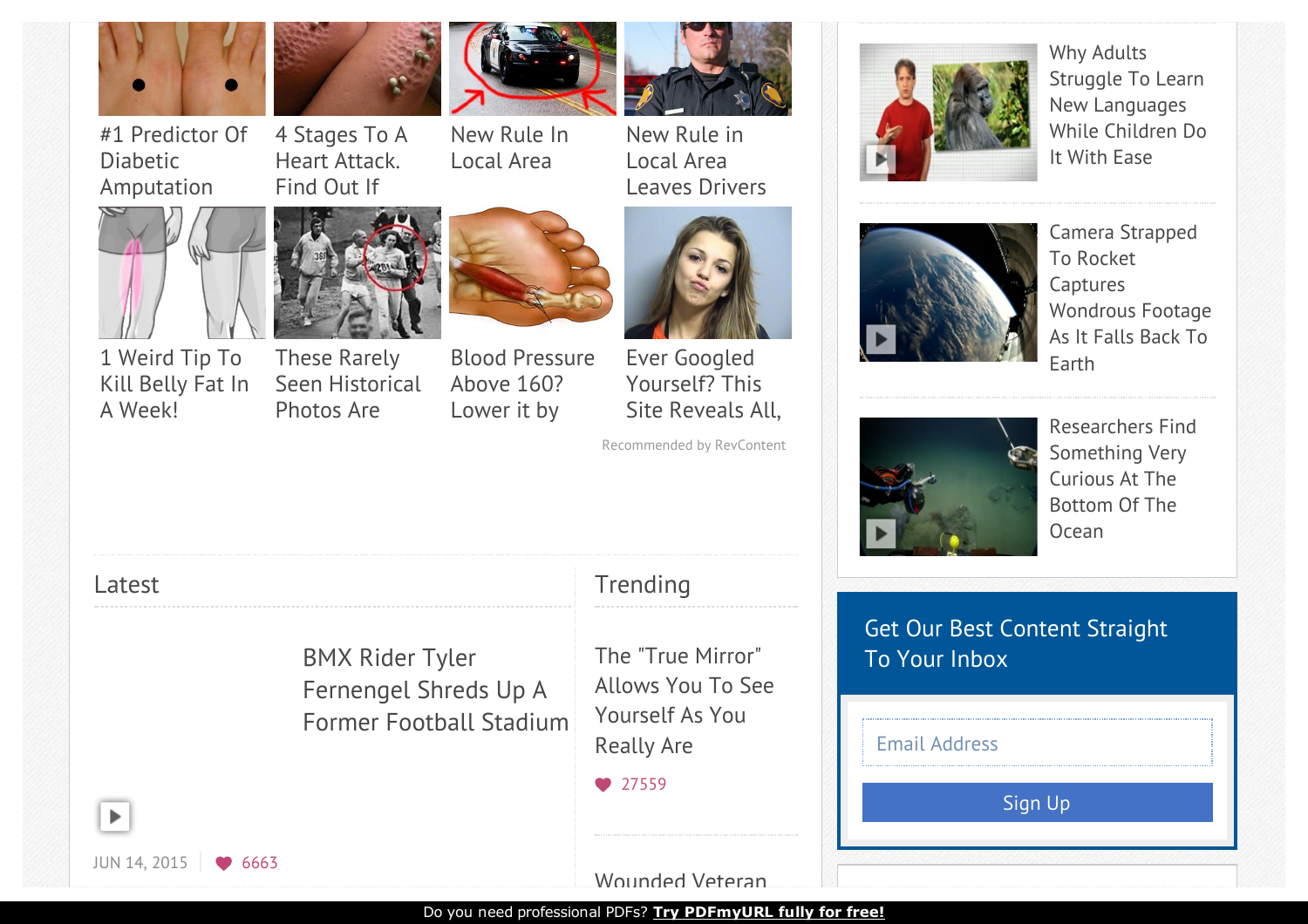

Do you need professional PDFs? **Try [PDFmyURL](http://pdfmyurl.com/request-trial?src=pdf) fully for free!**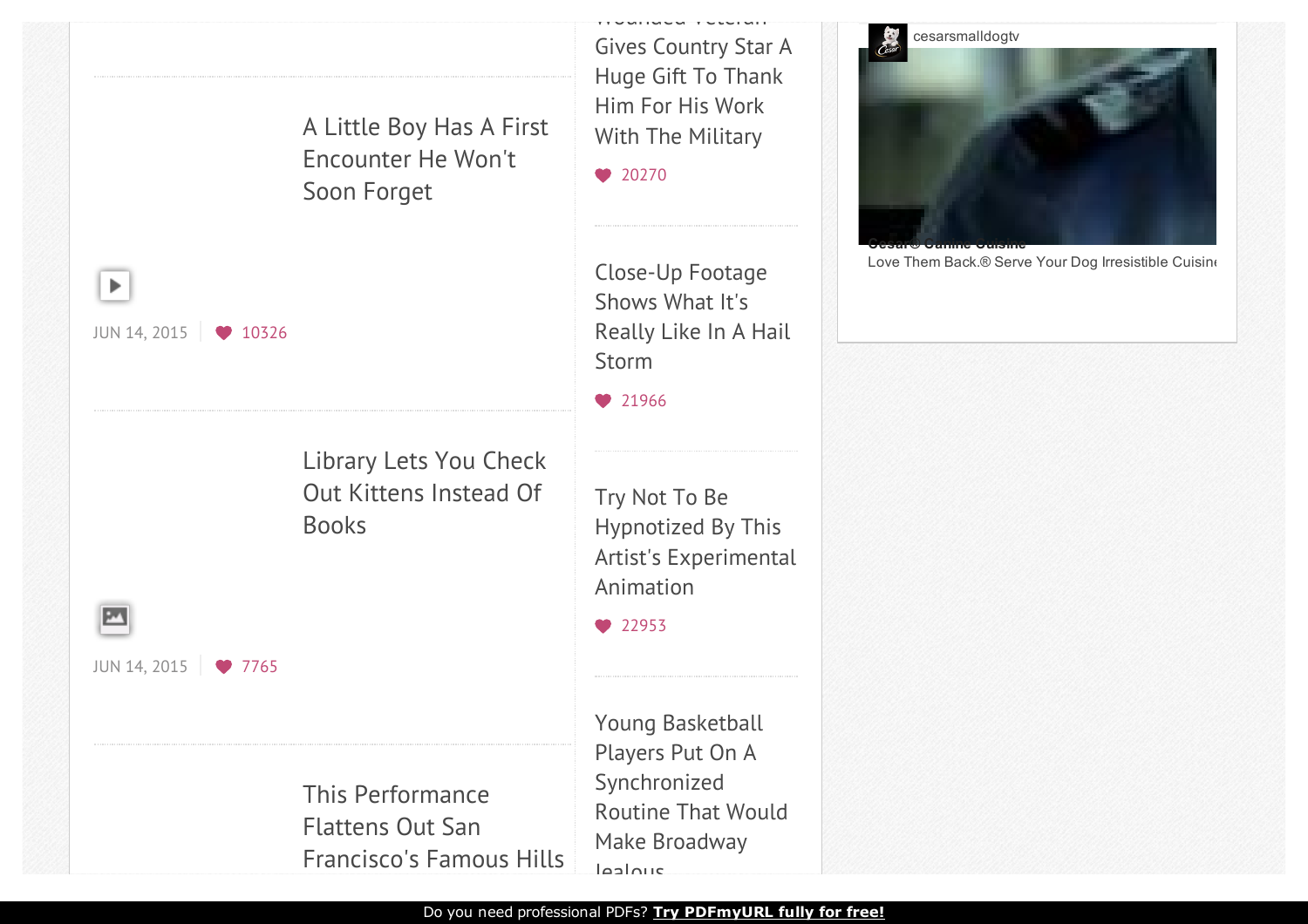